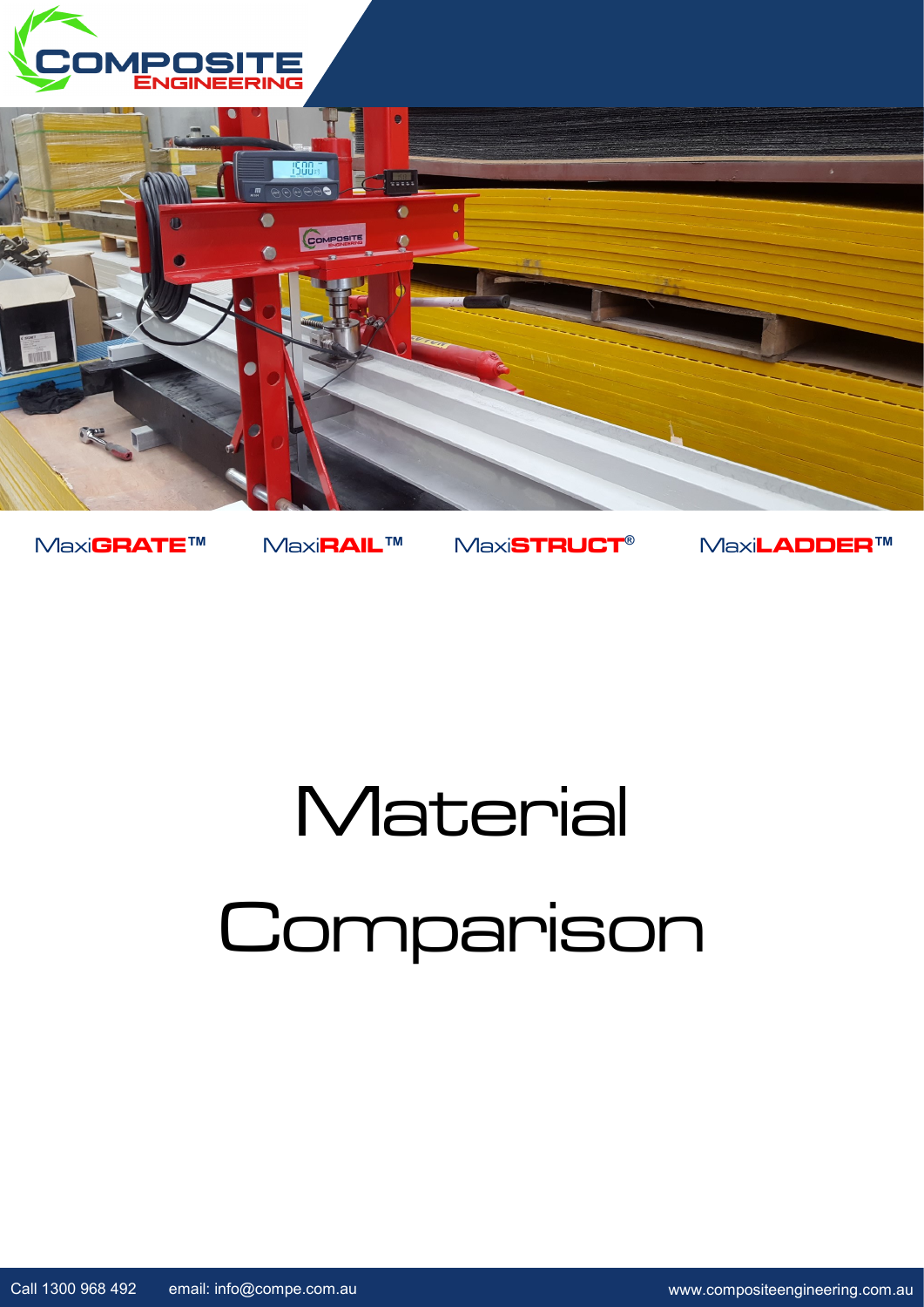



|                                | <b>CE FRP</b>   | <b>Steel</b>    | <b>Aluminum</b> | <b>Timber</b> |
|--------------------------------|-----------------|-----------------|-----------------|---------------|
| <b>Corrosion Resistance</b>    | <b>High</b>     | Low             | <b>Medium</b>   | Low           |
| Strength                       | <b>High</b>     | <b>High</b>     | Low             | Low           |
| Weight                         | Low             | <b>High</b>     | Low             | <b>Medium</b> |
| Life Cycle Cost                | Low             | <b>Moderate</b> | Moderate        | <b>High</b>   |
| Fabrication                    | Easy            | <b>Easy</b>     | <b>Moderate</b> | Easy          |
| <b>Electrical Conductivity</b> | Low             | <b>High</b>     | <b>High</b>     | Moderate      |
| <b>Thermal Conductivity</b>    | <b>Very Low</b> | <b>High</b>     | <b>High</b>     | Moderate      |
| <b>RFI/EMI Transparency</b>    | <b>Yes</b>      | <b>No</b>       | No.             | <b>Yes</b>    |
| <b>Environmental Impact</b>    | Low             | <b>High</b>     | <b>High</b>     | Low           |

FRP - What does it mean? - FRP is an acronym for 'Fibreglass Reinforced Plastic'. The term FRP can be applied to a wide variety of products, and is commonly associated with floor grating and structural profiles used in areas where corrosion, low weight, high strength and low life cycle costs are most important.

CORROSION RESISTANCE - Composite Engineering's FRP grating and structural products are corrosion resistant to a broad range of chemicals. In many structural applications where wood rots and metals corrode, pultruded FRP products will last indefinitely with little or no maintenance. The applications can be in environments where water (either salt water or fresh water) is present, such as water and sewage plants, mine sites, oil & gas platforms and coastal areas, or where corrosive chemical solutions and or vapors are present like in coal preparation plants and chemical plants. Our FRP grating and pultruded products will endure a long life with very little maintenance.

STRENGTH - Composite Engineering's pultruded structural shapes have a high strength-to-weight ratio and kilogram for kilogram are stronger than steel in the lengthwise direction. Our fibreglass grating and structural products distribute impact loads to prevent surface damage even in sub-zero temperatures and will not permanently deform under impact.

WEIGHT - Our FRP grating and associated materials are light weight. Generally on an equal volume basis, pultruded fiberglass will weigh only 25% of the weight of steel and 70% of the weight of aluminium. This feature can significantly impact installation costs, reduce the risk for injury and result in less structural support from foundations or supporting structures.